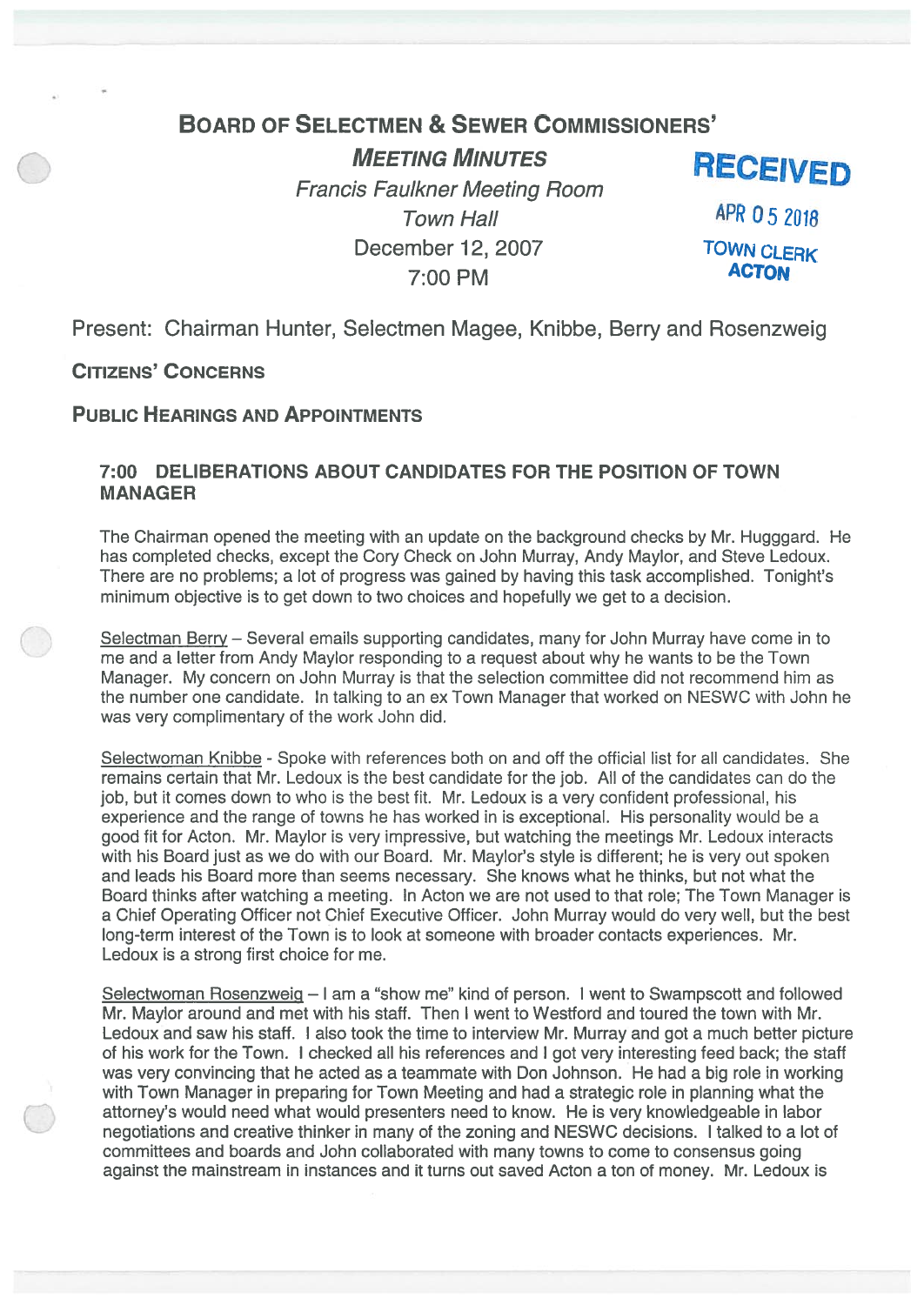900d at hiring and had <sup>a</sup> good staff. John is able to ge<sup>t</sup> us to come to consensus with the wealth of information he offers; he helps us with out leading. He shows <sup>a</sup> grea<sup>t</sup> deal of creativity in Environmental issues; with NARA he sold the grave<sup>l</sup> out of the pon<sup>d</sup> and used that money for the land for Camp Acton. With Morrison farm he negotiated that the owner can stay in their home and still we can use the land. Nancy Tavernier feels he has done <sup>a</sup> wonderful job with affordable housing and has very much helped with his caution, saving the Town <sup>a</sup> lot of money. Contracts have been made for land gaining us conservation restrictions - the contracts have been thought through. Negotiations with public safety and safety services are not easy, but John worked step by step and stayed calm. He is very loyal to the town. We are looking for someone to manage not some personality. <sup>I</sup> have known him to work with him and he has helped every step of the way. The staff is smiling; he is doing <sup>a</sup> goo<sup>d</sup> job. This is why <sup>I</sup> feel John is the right choice.

Selectman Andy Maqee — He spen<sup>t</sup> the week with tapes, reading minutes, and calling references. His order did not change. <sup>I</sup> still feel Steve Ledoux is the best fit. The concern is selecting <sup>a</sup> candidate to go forward. John can do it and can make change and has his own style. But, there is <sup>a</sup> group that will make it difficult for him to move forward. He unfortunately has <sup>a</sup> head wind. From heart and the work environment the two candidates are equal. Steve Ledoux might have <sup>a</sup> better opportunity to succeed. <sup>I</sup> agree with Paulina, it is <sup>a</sup> matter of style; Andy Maylor is not <sup>a</sup> style we are used to here. Steve Ledoux is much more our style. <sup>I</sup> would like to see <sup>a</sup> bit more of Mr. Ledoux than other than the meetings <sup>I</sup> watched.

Chairman Hunter - The two people I wanted from last week are not the people I want this week. Input from people lined up evenly. <sup>I</sup> took all the input and evaluated it. The problem is, it is fairly even on all sides; there is <sup>a</sup> goo<sup>d</sup> balance of candidates we have been <sup>g</sup>iven. Frankly, the log jam broke when Selectwomen Knibbe suggested we see <sup>a</sup> meeting. Mr. Maylor lectured them the whole evening and he repeated his lecture. He is no longer my choice. He was worried about the travel time for him. He is in agreemen<sup>t</sup> that Mr. Ledoux would be his choice as <sup>a</sup> better fit with the town.

Selectwoman Rosenzweig — Promised that she would comment for Mr. Maylor that he is not just <sup>a</sup> fix it guy; he feels managing Town governmen<sup>t</sup> is always new and exciting. She is convinced that Mr. Murray should ge<sup>t</sup> the job. The Board needed more process; the Chair did not have <sup>a</sup> goo<sup>d</sup> handle on the issues. The staff carries out the manager's direction for the Board, the manager needs to manage both ways. John is <sup>a</sup> strong in-depth manager. Mr. Murray is dealing with <sup>a</sup> lot and came up to spee<sup>d</sup> immediately. He rearrange<sup>d</sup> his office, go<sup>t</sup> into the job, without the Town missing <sup>a</sup> beat. <sup>I</sup> am very impressed with what he has done. John was not my original choice, but now <sup>I</sup> am very impressed with how strong he has become as <sup>a</sup> manager.

Chairman Hunter absolutely agrees with Lauren. He should be recognized as doing <sup>a</sup> wonderful job since Don retired and we owe him <sup>a</sup> debt. John really go<sup>t</sup> the organization at NESWC to function. It was really bad and John took the organization and took an aggressive stance and go<sup>t</sup> everyone to follow.

Selectwoman Knibbe - I am in a unique position as I did not work with Don. I have many positive things to say about John. <sup>I</sup> really like John but these other managers appear to have more experience. It is not unusual that people move on, but it is not right for us to take that into account what John might do. <sup>I</sup> hope he stays.

Selectman Berry  $-1$  was not able to review the meetings. Mr. Ledoux would be a good choice as he has worked in <sup>a</sup> similar community and not in an urban setting.

Selectwoman Knibbe moves that we select Mr. Ledoux as the next town Manager for Acton. Peter Berry seconds the motion. The Chairman stated under the condition he passes the final background check and accepts the contract. Four voted in favor Selectwoman Rosenzweig was opposed.